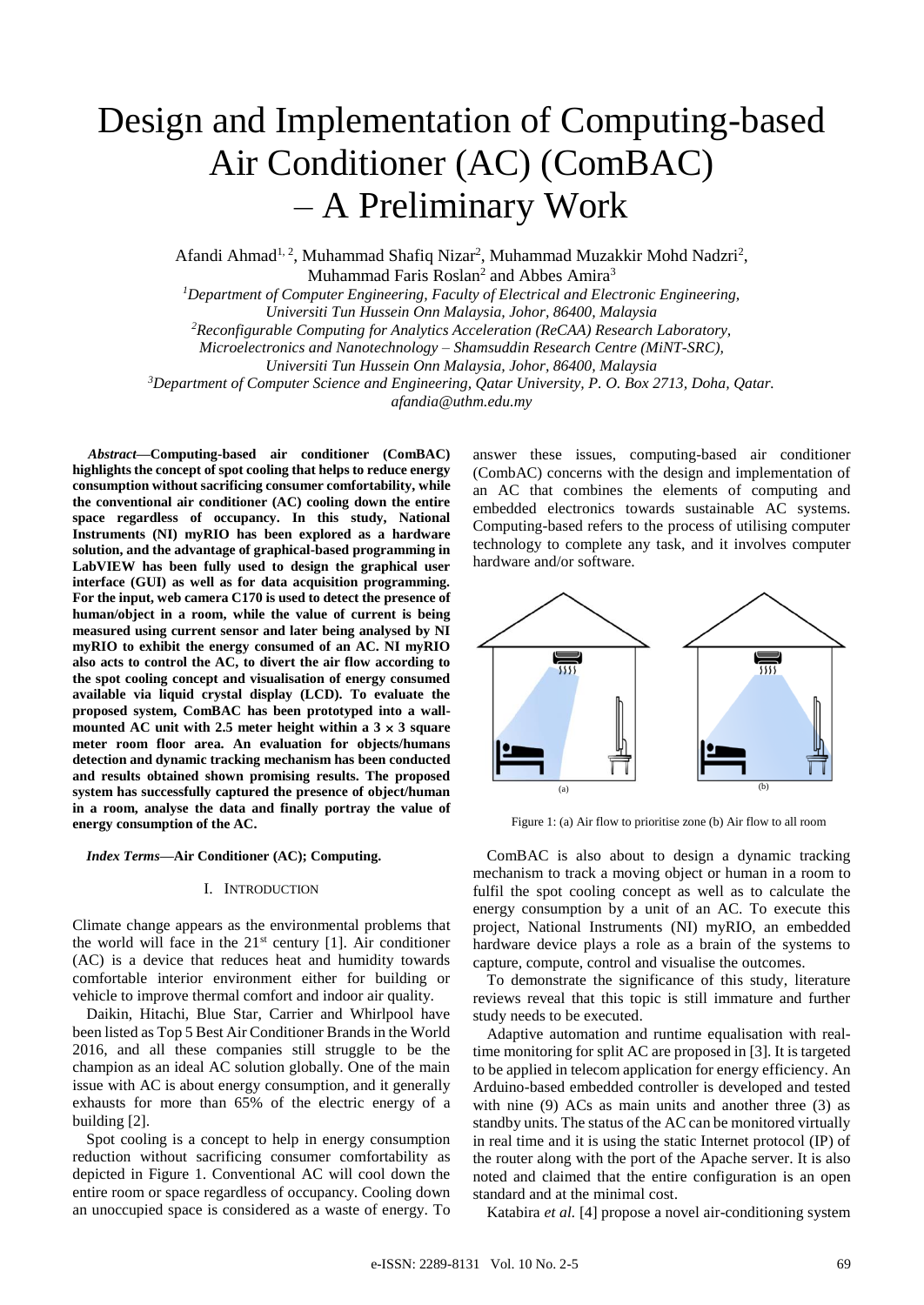as a combination of two (2) types of sensing technologies, people tracking system by using laser range scanners and temperature monitoring system by using wireless sensor networks (WSN). Interestingly, by integrating the tracked people positions and calculated temperature distribution, a degree of the requirement to ventilate the entire target area is also being evaluated. It is also capable of detecting the location where should be sent a wind, and the evaluation has been executed at Japan railway station.

Towards energy saving control of split and package airconditioning units, a new non-invasive Zigbee-based wireless controller is proposed in [5]. To develop a sensor network, both ZigBee gateway and sensors have been fully utilised. The wireless sensors were located at the primary cooling demand zones to minimise the cooling requirement as well as to avoid overcooling. This study has been executed in a seminar room at the university with the size of  $5.96 \text{m} \times 4.55 \text{m}$  $\times$  3.60m (L $\times$ W $\times$ H). Results achieved have shown that temperature zones of 1°C can be differentiated and 50% of energy saving was achieved in the comparison.

To solve the issue of energy loss in the split type airconditioning with various parameter including temperature, number and position of people in the room, an actual adaptive load is discussed in [6]. The concepts of the image sequence to estimate the position, a number of people and the demand temperature of the actual load, the adoption of Takagi– Sugeno (T–S) fuzzy models have been used in this study. To assess the proposed method, a room with  $12m \times 7m \times 3m$  size with three (3) different zones and the various testing pattern has been given. Results obtained show that the proposed method manage to reduce the energy with varies percentage of saving depends on the zone and number of people.

Throughout this review [3–6], the following key conclusions can be made:

- 1) spot cooling demonstrates a significant shift as a result of remarkable advantages offered towards energy saving [7], but no previous work reporting on this matter;
- 2) the utilisation of an embedded platform, as well as computing-based proposed solution, have been presented limitedly; and
- 3) image-based solution, as well as the advancement of the Internet of things (IoT), seem convincing in providing a better solution towards real-time [8–10] data monitoring.

The remainder of this paper is organised as follows. Section II describes the design and implementation of the proposed solution. Experimental results and analysis are described in Section III. Finally, concluding remarks and future works are given in Section IV.

# II. PROPOSED SOLUTION

An overview of the proposed solution including an input, processing and output is depicted in Figure 2. Input will act to capture all data towards spot cooling establishment, while an embedded platform of NI myRIO plays a significant role to compute and analyse the data before the users can monitor it.

#### *A. Input*

A web camera C170 is used to detect the presence of human or object in a room. At the same time, the value of current is captured using current sensor and being calculated by NI myRIO to exhibit the energy consumption of an AC.



Figure 2: An overview of the proposed solution for ComBAC

## *B. Process*

NI myRIO has been fully utilised for data acquisition particularly to compute, analyse and visualise all the data obtained from the input. The connectivity between NI myRIO and host computer has been established wirelessly using WiFi.

# *C. Output*

NI myRIO controls the AC to divert the air flow according to the spot cooling concept. At the same time, visualisation of sustainable AC in terms of its energy consumption per item available via the graphical user interface (GUI) as shown in Figure 3. In addition, details of the data can also be downloaded using comma-separated value (CSV) format for future reference.



Figure 3: Overview of the GUI for ComBAC

To establish the prototype, Figure 4 illustrates an overview of the prototype that consist of the spot area in  $3 \times 3$  meter square (based on the specification given by Daikin) with a split AC unit located in 2.5m height. For objects or humans detection in a room, a web camera has been attached at the top of a wall-mounted AC unit.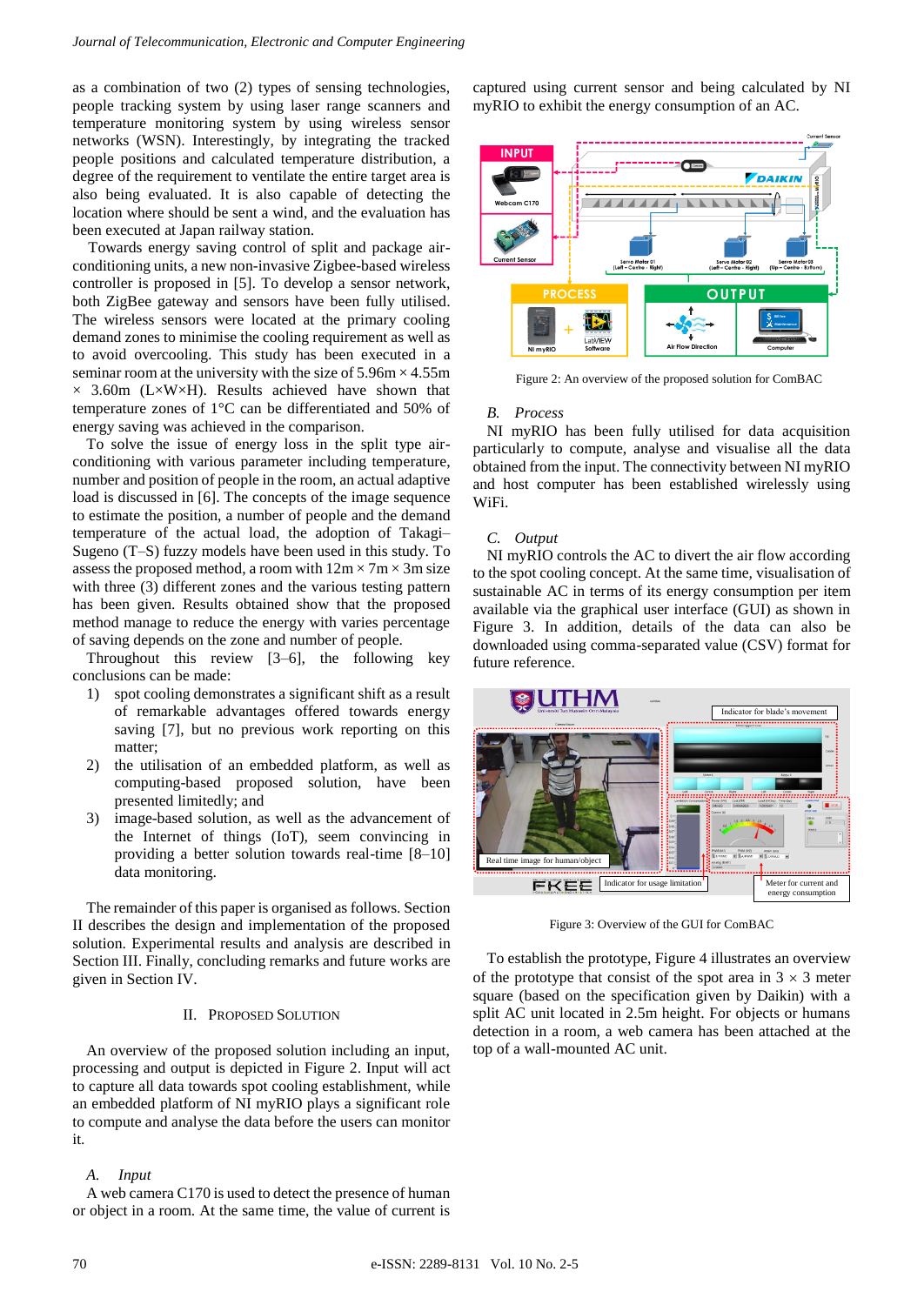

Figure 4: Experimental setup for the proposed solution

#### III. RESULTS AND DISCUSSIONS

To develop the proposed solution, graphical programming (G-code) by LabVIEW 2015 has been used to program the platform, and it has been divided into four (4) main parts including image matching (for objects or humans in a room), motor movement, current sensor and energy consumption as well as data recording.

## *A. Objects and Human Detection*

To detect objects or humans in a room, selected features of humans/objects have been selected as a condition and it includes a colour of black and brown from the humans. Vision acquisition tool is used to acquire, save, and display images and the video mode with setting up to  $640 \times 480$ YUY 2 30.00 frames per second (fps).

Vision assistant (VA) as a tool for prototyping and testing of an image processing applications is also used to set up a database for objects or human detection as well as to train the system. VA acts to teach the reference image before the matching process can be executed to detect human presence in the room and the colour must be matched with the image at the specific location. Black and brown colours have been selected towards objects or human's detection in a room since these two (2) colours available commonly in humans. NI vision assistant is being used to teach the system and later to execute the image matching process.

Since the design specification requires a wall-mounted AC unit to divert the airflow to the detected spot within a  $3 \times 3$ square meter room floor area, an algorithm with nine (9) black colour and nine (9) brown colour as shown has been used as a dynamic tracking mechanism to track a moving object with fast response. It also relates to the segmentation that has been set up in the camera viewer as shown in Figure 5.

#### *B. Dynamic Tracking Mechanism*

A dynamic tracking mechanism to track a moving object with the fast response has been established with three (3) servo motors have been attached to the blade in AC unit as shown in Figure 6, while a real implementation is given in Figure 7. Both servo motor 1 and 2 act to move the blade of AC into a position of left – centre – right, hence it established the high accuracy of position tracking of its prioritise zone (spot cooling). In addition to that, servo motor 3 performs for up – centre – the bottom movement of the AC's blade.



33 frame segmentation

Figure 5: Frame segmentation for objects or human detection





Figure 6: Dynamic tracking mechanism with three (3) servo motors

Figure 7: Real implementation of the dynamic tracking mechanism

#### *C. Testing and Validation*

To test the proposed system, testing and validation have been conducted for different cases, and results are given in Figure  $8(a) - (e)$ . Based on these results, it is validated that the proposed solution towards dynamic tracking mechanism with fast response of the spot area in  $3 \times 3$  square meters has been successfully being achieved.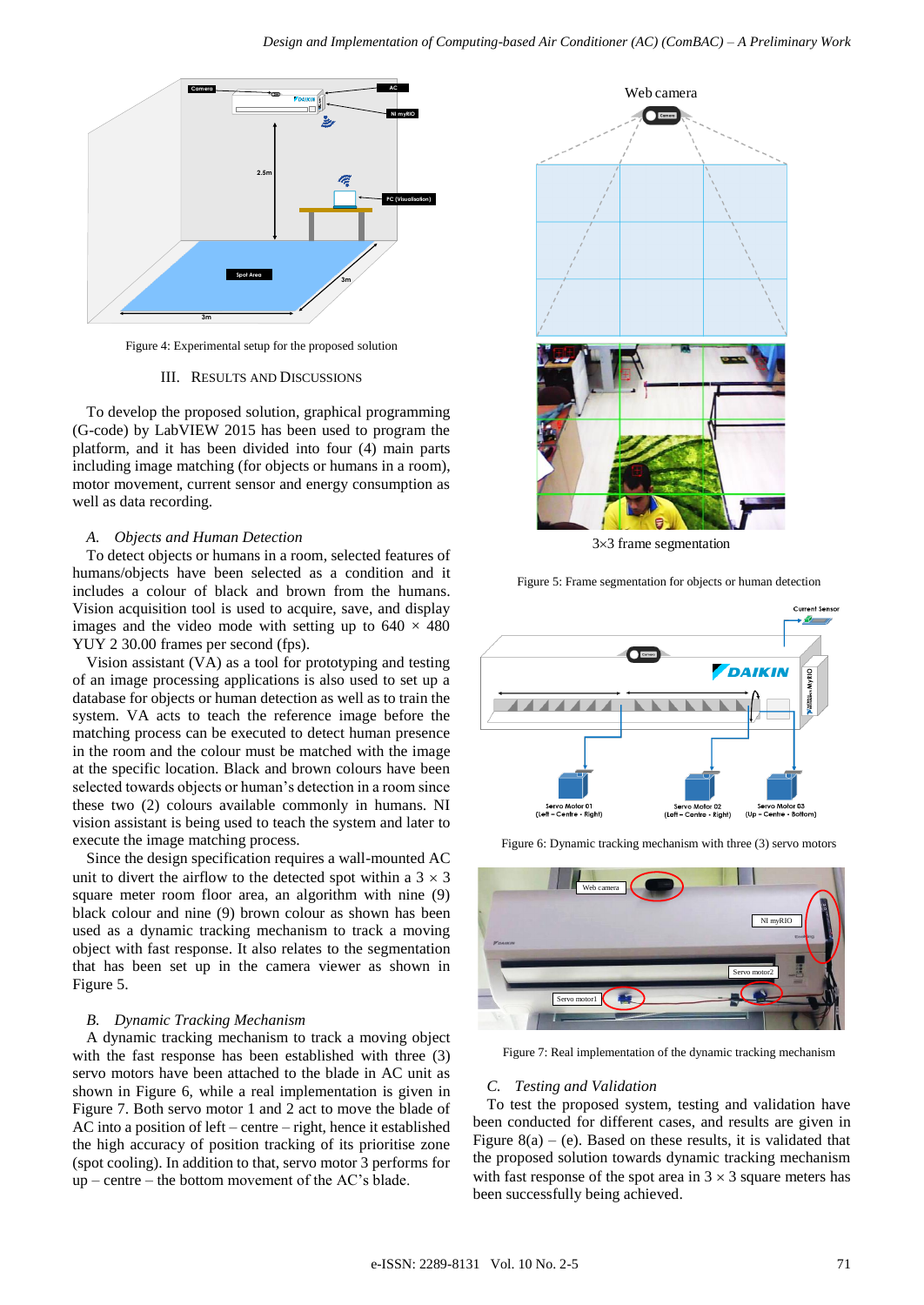

Figure 8(a): Case 1: Dynamic tracking mechanism – Top



Figure 8(b): Case 2: Dynamic tracking mechanism – Centre



Figure 8(c): Case 3: Dynamic tracking mechanism – Bottom



Figure 8(d): Case 4: Dynamic tracking mechanism - Motor 1 & 2 – Left



Figure 8(e): Case 5: Dynamic tracking mechanism - Motor 1 & 2 – Centre

To calculate the energy consumption by a wall-mounted AC unit without a compressor, a basic formula and an electrical tariff of Tenaga Nasional Berhad (TNB) for the domestic consumption as in Equation (1) and (2) as well as Table 1 are used.

$$
Power(kWh) = \frac{Power \times Hours}{1000} \tag{1}
$$

$$
Cost(RM) = Power(kWh) \times Tariff\left(\frac{RM}{kWh}\right) \tag{2}
$$

where:

 $kWh$  = measure value for electrical usage  $k = 1,000W(1kW)$ *W*= Watt, electricity consumption  $h =$  Hours usage

Table 1 Electrical Tariff of TNB for Domestic Consumer

| <b>Domestic Consumer</b><br>(kWh/month) | Price (cents/kWh) (RM) |
|-----------------------------------------|------------------------|
| $1 - 200$                               | 21.80                  |
| $201 - 300$                             | 33.40                  |
| $301 - 600$                             | 51.60                  |
| $601 - 900$                             | 54.60                  |
| Up to $901$                             | 57.10                  |
| Minimum charge per month $= RM 3.00$    |                        |

To prove, the manual calculation has also been made, and the values are valid. Hence, it is proven that the calculated values are as computed by the proposed system of ComBAC. With the AC operating in four (4) seconds, the energy cost consumption is about RM 0.00034 as shown in Figure 9.

$$
Power(kWh) = \frac{1,435.54 \times (4 \sec \div 3,600)}{1000}
$$

 $\therefore$  *Cost* = (1.59540444×10<sup>-3</sup>)× RM 0.218 = RM 0.00034772



Figure 9: GUI for current meter and energy consumption calculation

## IV. CONCLUSIONS AND FUTURE WORKS

This study proposes a prototype of computing-based AC and related parameters towards computing-based AC have also been investigated. A dynamic tracking mechanism to track a moving object with the fast response has been implemented and validated.

To further improve the proposed system, an efficient IoTbased implementation to make it available for the mobile platform can be considered. A record of maintenance can also be included towards a better preventive plan maintenance (PPM). Finally, another input tracking such as thermal motion camera can be also considered to enhance the feature of privacy of human presence in this system.